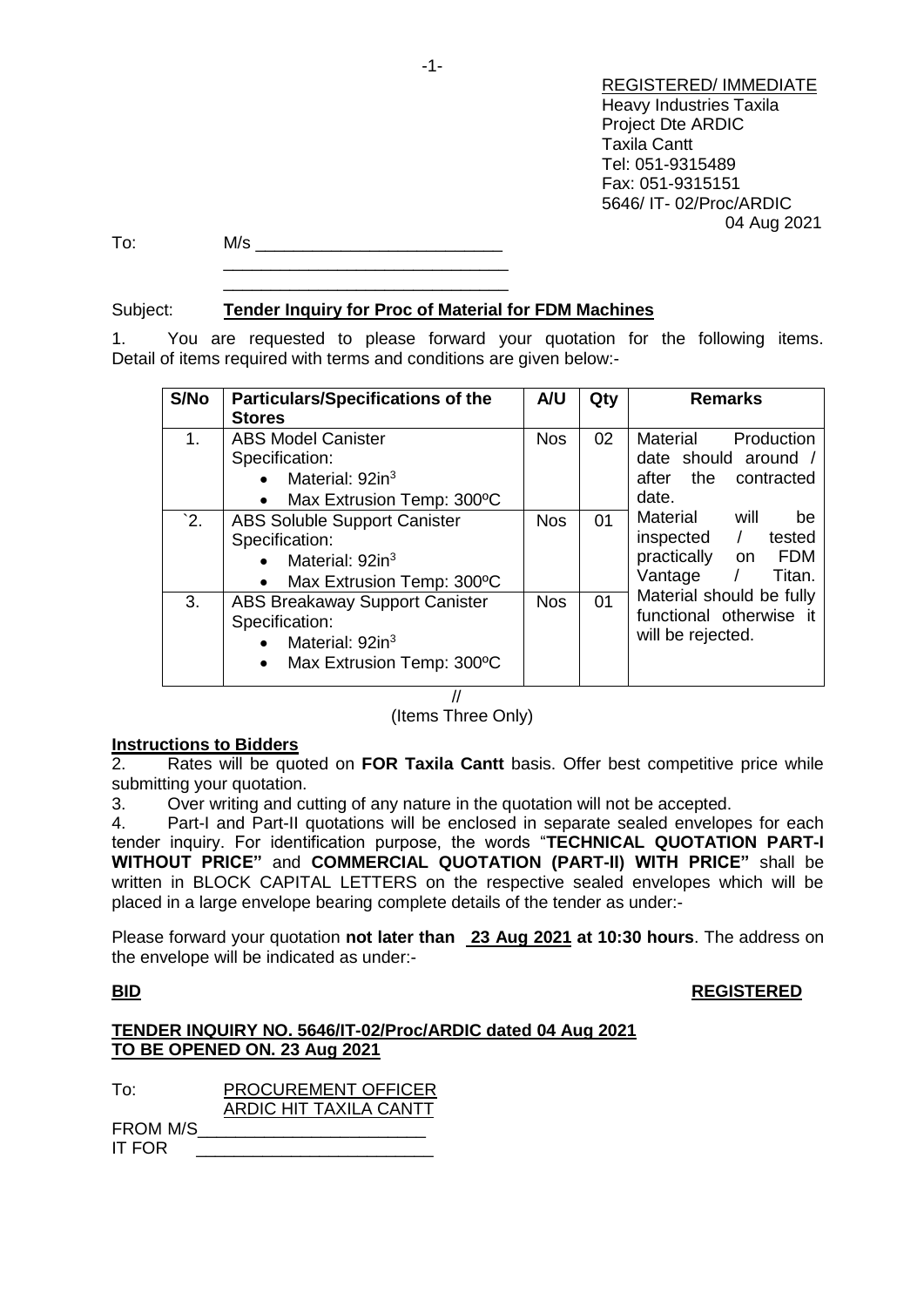5. **Delivery of Tender:** The tender/bid will be enclosed in a sealed envelope which will be invariably marked with "Bid against Tender Inquiry No. **5646/IT- 02/Proc/ARDIC dated 04 Aug 2021**" and complete address. The tender if brought by hand, will be handed over to security staff on duty at ARDIC Gate for placing the same in bid box (available at the gate). The bid will not be brought by hand by any firm while visiting the office of Proc officer (ARDIC). Moreover if required endorsements are found missing, the bid will be liable for rejection.

6. The bid must be dropped in the bid box, latest by 1030 hours on **23 Aug 2021**, at ARDIC Gate. **The bid will be opened same day at 1100 hours** in the presence of the available representative of the firms in ARDIC HIT Taxila Cantt. **No bid will be entertained / considered after 1030 hours,** on the aforementioned date.

7. All papers must be signed and stamped and items not quoted / quoted must be mentioned clearly.

8. All clauses/terms mentioned in this inquiry will be considered accepted by the bidding firms, even if no reference to them is given in the respective offers.

9. **Postal order for Rs. 100/- (Rupees One Hundred) as a tender fee, in favor of MD (ARDIC)** HIT Taxila Cantt, will invariably be enclosed with the technical offer, failing which the bid will be ignored.

10. Firms are instructed NOT to send Telex and Fax bids. Such bids/offers would not be accepted.

11. Please confirm receipt of the tender inquiry immediately and also intimate your participation or otherwise in this tender inquiry. In case any firm does not wish to bid, then it should return the tender inquiry documents at the earliest.

12. HIT reserves its right to cancel the bidding process with reason but without any obligation to justify such a reason.

13. The store is required to be delivered at Store Sec ARDIC, Taxila Cantt within 30 days from the date of signing of the contract.

14. The offered price quoted must be firm, final and inclusive of all taxes, packing, handling charges etc and delivery at HIT Taxila Cantt.

15. **Offers must remain open valid for 120 days** from the date of opening of the tender.

16. The store will be packed in standard grade, worthy of transportation by the means adopted.

17. This inquiry may not be taken as an indication of subsequent supply order and does not in any way commit HIT to purchase the items offered.

18. Warranty period will be one year from the date of issuance of CRV of the stores.

19. In case of failure to supply the stores within the stipulated periods, liquidated damages at the rate of 2% but not less than 1% of amount involved per month and maximum value not more than 10% of contracted store value or a part there-of will be levied.

### 20. **Payment Terms**

- a. Payments will be made by CMA (HIT) Taxila Cantt, through cheques against pre-receipted bills (duly affixed with revenue stamps) alongwith professional tax certificates (attested photocopies) of the suppliers after delivery and acceptance of stores.
- b. Partial payments against partial deliveries will not be allowed.
- c. The payment to the registered person is linked with active taxpayer status of the Suppliers as per FBR data base. If any registered supplier is not on active Taxpayer list, his payment will be stopped till he / she files his / her mandatory returns and appears on ATL of FBR.

21. HIT reserves the right to increase / decrease the quantity of items, placed on the tender without any reference to the firm.

22. The supplier shall furnish a **5% performance bank guarantee** within one month from the date of signing of the contract from scheduled bank in Pakistan against the total value of contract excluding taxes/duties. This bank guarantee must remain valid for 12 x months after the stores are put in operation. Performance Bank Guarantee will be released on the completion of warranty period, in case the firm fails to provide a/m performance bank guarantee within the stipulated time period, the contract will be cancelled and bid security will be encashed. Moreover, the contract shall than be awarded to next best evaluated bidder.